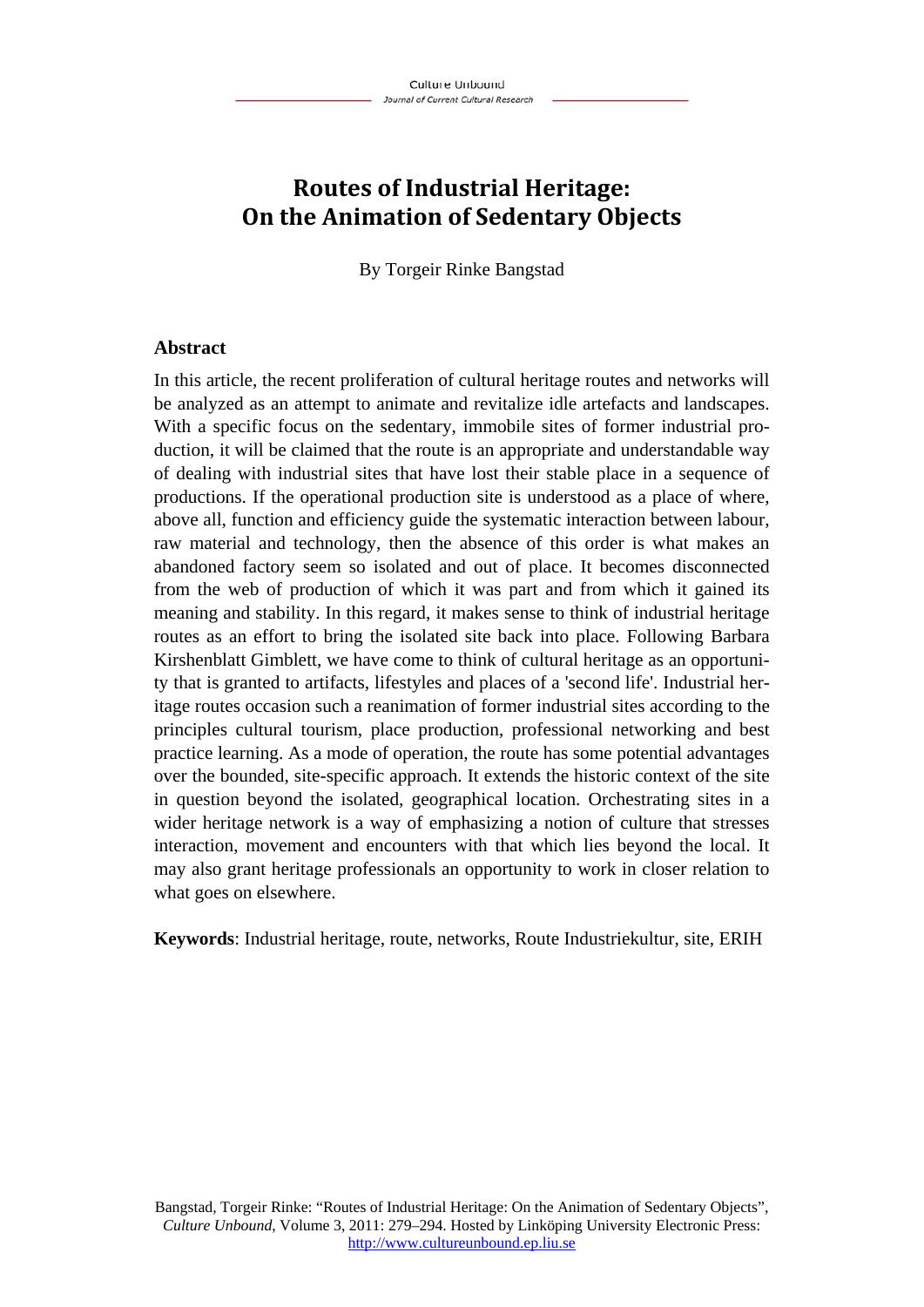## **Introduction**

In his analysis of industrial ruins, the cultural geographer Tim Edensor (2005a: 66) describes ruination in terms of a disintegration of the organized sequences of production and the breaking up of the ordered relations between things, people and machines which characterize the industrial space. In the ruin, he claims,

these sequences of productive action reliant on the organisation of time, space and materiality are now absent. For abandoned factories suddenly lose their position in the networks which render their meaning and function stable, as the complex infrastructure which surrounds the operation of an industrial site comes apart.

Edensor (2005b: 313) also describes industrial plants as 'exemplary spaces in which things are subject to order', adding that at the moment an industrial site is closed down it is 'dropped from these stabilizing networks'. The sudden absence of regimes of ordering means that the production site that used to belong to a greater production network becomes detached and loses its 'epistemological and practical security' (ibid.). If we follow this line of reasoning, this would imply that a deserted and run-down factory detached from a functional production network will soon be considered as matter out of place. This article will address the issue of how these sites are granted a position in networks of a different kind, namely in the routes designed for cultural tourism which seek to re-establish historical links between dispersed sites which were once part of the industrial infrastructure.



Heinrichshütte Hattingen © Torgeir Rinke Bangstad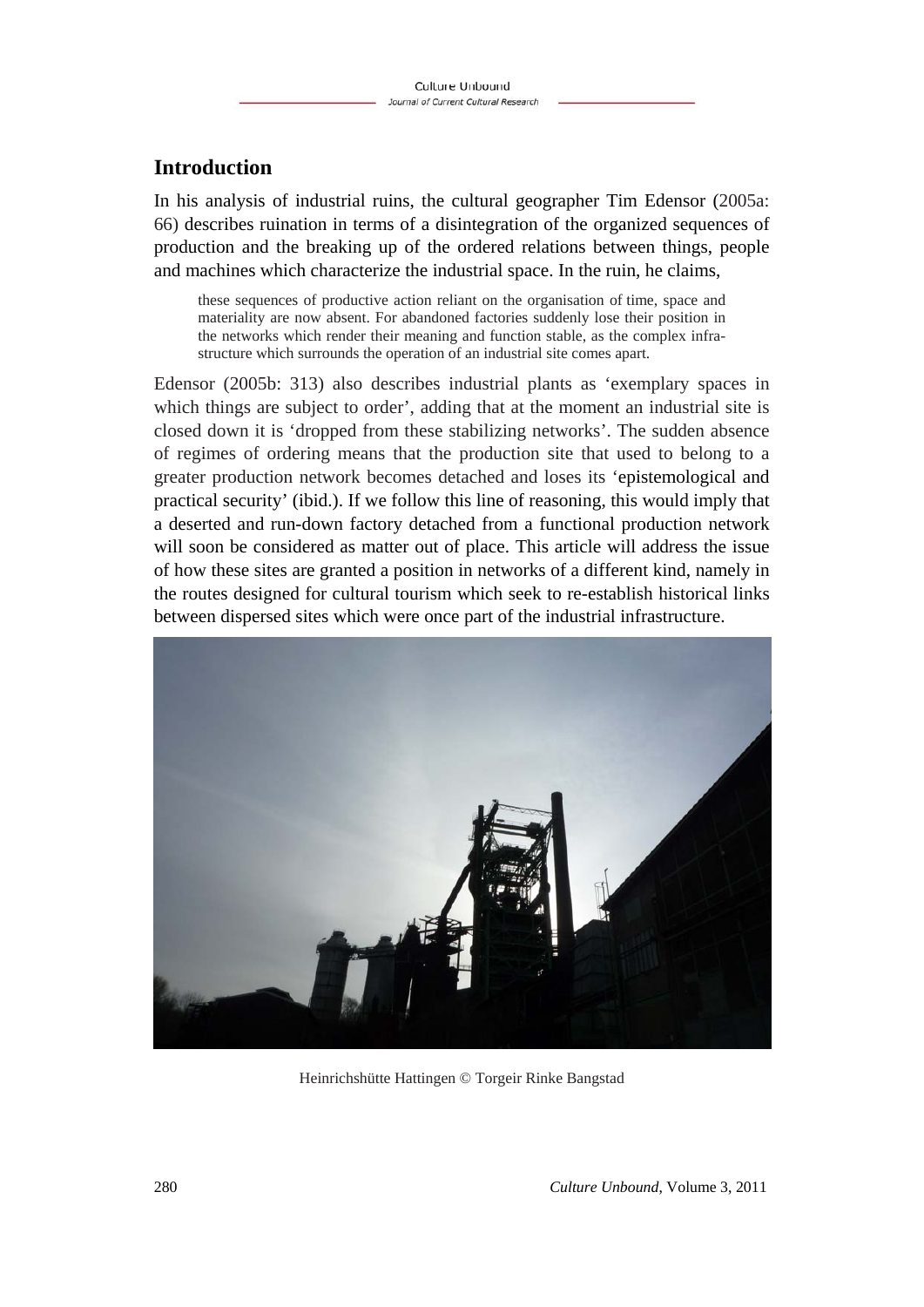The profound structural change and economic decline in many industrial regions across Europe in the second half of the twentieth century has introduced the complicated issue of how to deal with the large-scale remains from decades of industrial production. A common understanding of these industrial sites suggests that they are so fundamental to the rhythm of quotidian life that they often go unnoticed. The overwhelming familiarity of industrial buildings may hinder our appreciation of them and once production halts, these sites regularly fall into neglect and disrepair. However, with rapid deindustrialization a desire to keep some of the most important industrial landmarks as an expression of cultural identity and local history is likely to occur. In this way, technology, artefacts, traditions and buildings dropped from a functional order are reanimated in the exhibitionary realm and given a 'second life as heritage' (Kirshenblatt-Gimblett 1998). One might say that upon being preserved for posterity, these industrial remains enter *new* networks of order and stability where they are once again granted a degree of epistemological security as cultural heritage rather than as production utilities.

In recent years, various heritage routes have featured as a means of tracing the cross-fertilization of cultures throughout history and as a way of mapping the extensive circulation of people, technology and goods. A route is typically made up of individual sites that are connected into a wider network either on a local, regional, national or even European scale. The routes represent ideas of social interaction and cultural exchange and may also make individual sites part of a larger cultural property context. A characteristic feature of cultural heritage is to occasion a movement of artifacts from 'local descent' to 'translocal consent heritage' (Kirshenblatt-Gimblett 2006: 170). A cultural heritage route can aid this movement because it moves beyond the view of heritage management as a predominantly local concern to being something that is addressed as a shared responsibility with repercussions beyond the local community.

In the first part of this article, I will outline the genealogy of some recent cultural heritage routes before I go on to explain the proliferation of the route as a mode of assemblage within industrial heritage more specifically. Industrial heritage routes will be explored with reference to the German *Route Industriekultur* in the Ruhr area, which has inspired similar initiatives in other regions and on a European transnational level. Furthermore, I will point to some of the characteristic features of the *Route Industriekultur* that recur in similar projects in different contexts. The main purpose of this article is to explore if and how these attempts to route historical monuments across geographical distances might affect the notion of cultural heritage as site-specific. Secondly, I will explain how these recent trends correspond to general shifts within the cultural heritage sector. I claim that industrial heritage routes are significant because they offer a way to include the local as a part of a translocal heritage discourse and practice, and that as such they offer a strategy of 'Europeanizing' cultural heritage and move it beyond mere national priorities and interpretations. If cultural heritage is traditionally perceived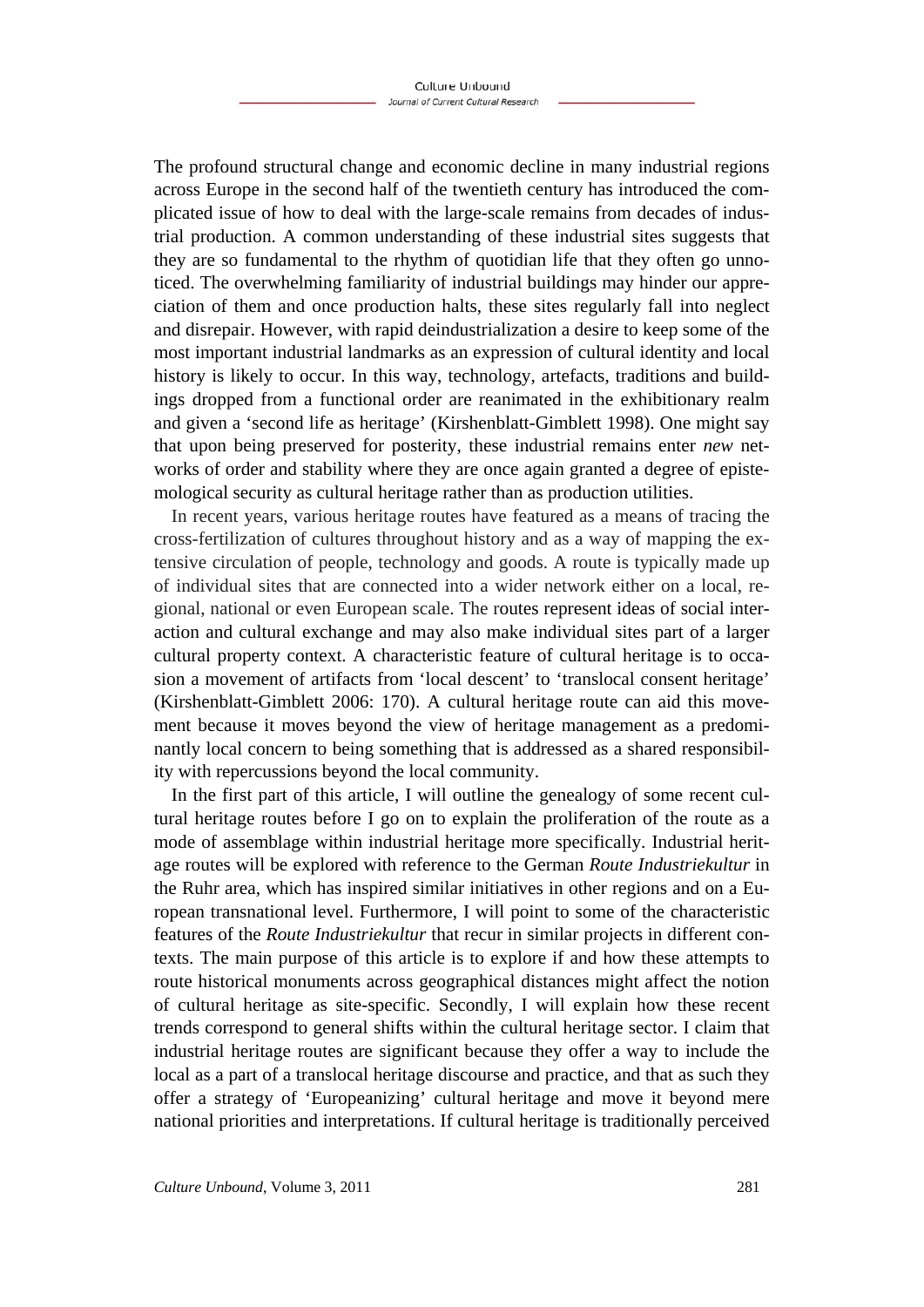as 'sedentary rather than mobile' and concerning 'objects that are connected umbilically to a geographical location' (Gibson & Pendlebury 2009: 5) – then the process of routing extends the notion of heritage beyond the specific geographical location and offers a strategy for – and representation of – cross-cultural interaction within contemporary heritage management. Following Sharon Macdonald's (2009) understanding of cultural heritage as an optimal means of assembling and sustaining the local, but also of incorporating global elements in its capacity to move across and reconstitute specific situations, the cultural heritage route is a device that demonstrates the capacity of global forms to de- and recontextualize. A cultural heritage route does not sever the connection of an artifact to a specific geographical location, but it may facilitate the movement from one cultural property context to another, turning the local landmark into a token of a translocal and shared cultural heritage.

## **The Development of Cultural Heritage Routes Since the 1980s**

The attempt to systematically connect cultural heritage sites into larger tourist itineraries and routes is a fairly recent undertaking that gained prominence only in the late 1980s with UNESCO's *The Silk Roads Project*, which emphasized the long history of trade and cultural exchange between the East and the West and stressed the significance of intercultural dialogue in the present as well. Another important initiative from the same period was the ten-year project *Iron Roads* in Africa, launched in 1991, which sought to trace the common heritage of ironworking across the continent. Referring to these projects, Barbara Kirshenblatt-Gimblett (2006: 171) claims that the process of orchestrating heritage around a route or road was a way for UNESCO to use travel and trade as a positive historical reference point for globalization and models of cultural dialogue and exchange.

It is in this capacity that cultural heritage routes have recently been employed on a European level as well. During the last two decades, cultural heritage routes have been promoted as an important means to foster and improve upon existing pan-European dialogues. The genealogy of cultural heritage routes in this context reaches back to the initiatives of the Council of Europe (CoE) in 1987, when a program aiming to illustrate how cultural diversity in Europe was in fact also a shared heritage was launched. This was the same year as the *Santiago de Compostela Pilgrim Route* was established as the first cultural route within the CoE program. Later additions covering several European countries included *The European Textile Network*, the *Hansa League* and routes dedicated to parks and gardens as well as one commemorating the Jewish heritage. In 1998, a resolution that identified the reasoning behind CoE's involvement in the routing of cultural heritage was adopted by the Committee of Ministers. The resolution states that routes 'lend themselves to long-term European co-operation programs in the fields of research,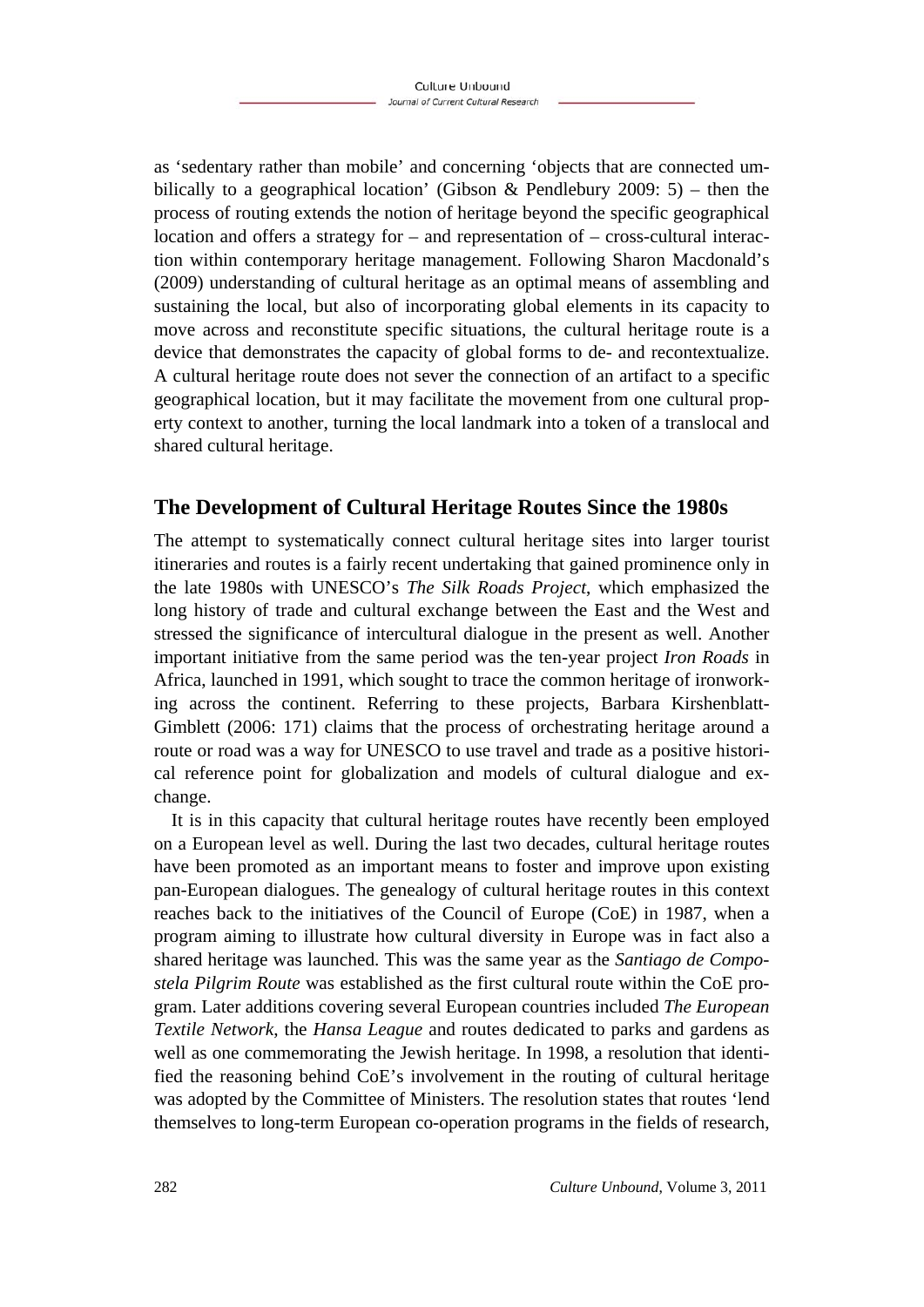heritage enhancement, culture and the arts, cultural educational youth exchanges, cultural tourism in Europe and sustainable cultural development' (Council of Europe 1998). Here, the cultural heritage routes are primarily employed for the purpose of mobilization – whether mobilization of individuals, organizations, institutions or other structures in Europe (Council of Europe 1998). The CoE also identifies industrial areas as a prioritized field because these are often located outside the hubs that have traditionally benefited from tourism.

Along similar lines, policies concerning cultural routes have also been developed within the framework of the European Union. Cultural heritage routes figure prominently in a recent call from the European Commission (European Commission 2011) aimed at supporting and promoting cross-border tourism products and facilitating the exchange of information and best practice in this field. Here too, destinations off the 'beaten track' were regarded as the prime beneficiaries of the initiatives. In these and similar calls designed to animate a specific cross-cultural response on behalf of heritage institutions, the interaction, the exchange and the network are placed at the center of attention.

Why would routes, itineraries, networks and exchanges figure as particularly favourable modes of presentation? In explaining why actors respond to certain calls in the way they do, Greg Urban (2001: 179) claims that imperatives works as 'models of how to respond to the [imperatives that] are contained in prior discourse'. The attempt to promote the exchange of information and best practices within a cross-cultural heritage, as in the case of the call from the European Commission, would certainly privilege the responses that manage to give form to these specific requirements. And a cultural heritage route potentially does this, by giving priority to notions of mobility, change and cultural exchange within a discourse where the notion of cultural permanence and the idea of a bounded site has been part of the orthodoxy.

The cultural heritage route may represent an appropriate response to what David Lowenthal (2009: 19) has called the 'perpetual state of emergency' within the cultural heritage sector that tries to be responsive to the desires of governments and at the same time retain its own internal authority and meaning (Gibson  $\&$ Pendlebury 2009: 11). The needs for reflexive reforms of one's own heritage institution and the external call to represent an increasingly diverse public and a nomadic and heterogeneous material culture work together here. The cultural heritage discourse of recent years suggests changes in the scale, scope and ambition (Fairclough 2008) of the sector and it seems less confined to a site-specific monument protection. Larger entities of heritage and heritage ensembles are included, as are entire cities. The temporal scope now also includes the archaeologies of the more recent past and the ambitions of cultural heritage are frequently addressed in terms of inventing ecologically and socially sustainable modes of caring for the past. Ensuring active re-use is believed to be the best way for a historic site to remain or become integrated in a community.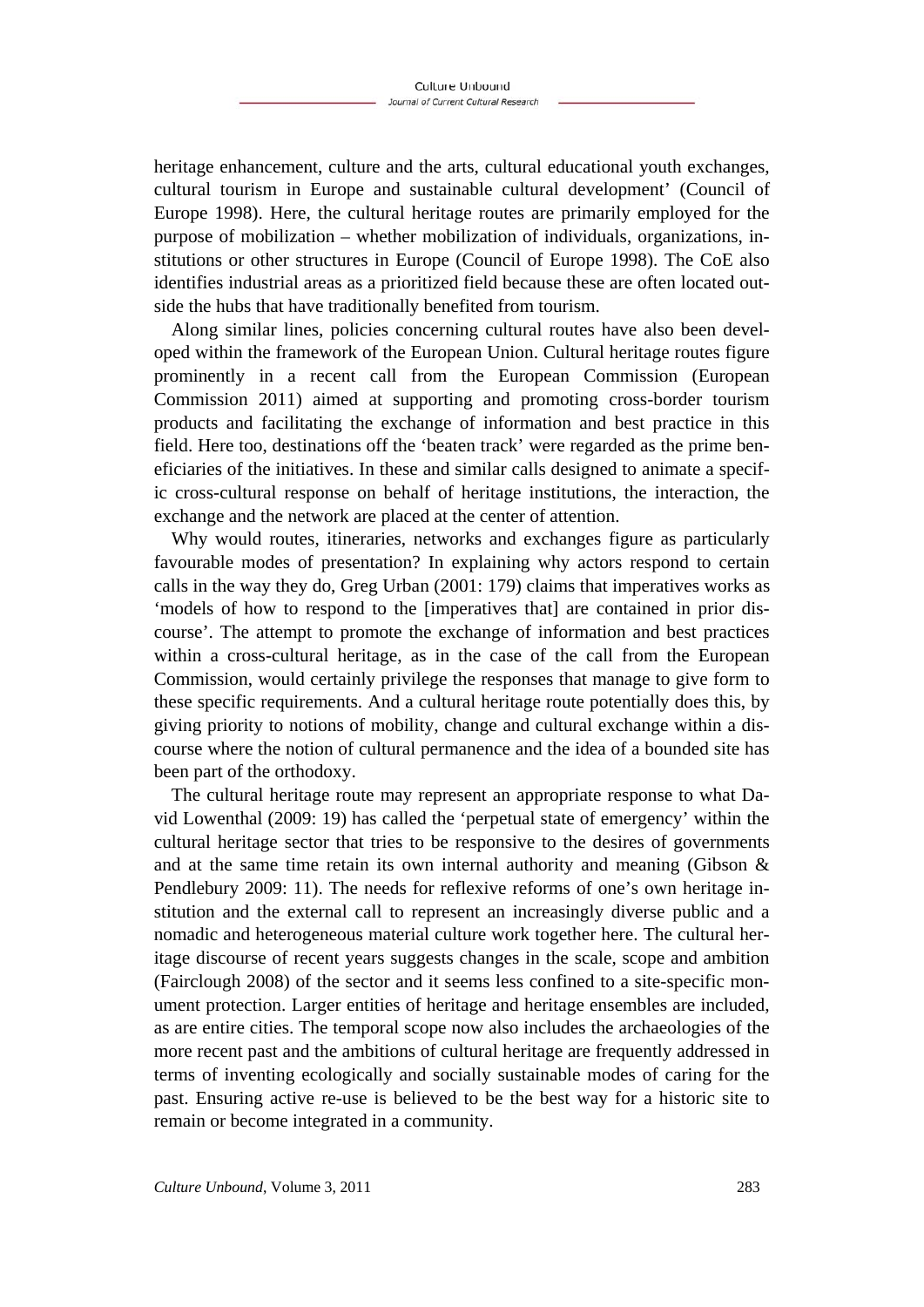Recent developments in the international heritage discourse and particularly ICOMOS' *Charter on Cultural Routes* (International Council on Monuments and Sites 2008) also reflect a more comprehensive approach to cultural heritage in which the wider context is acknowledged and entire landscapes are considered in addition to only the isolated site or the single monument. In the preamble of this charter, ICOMOS (op.cit.:1) states that the cultural route is a way to allow the wider cultural context of any given artifact to resound in the presentation of a heritage entity. The preamble reads as follows:

As a result of the development of the sciences of conservation of cultural heritage, the new concept of Cultural Routes shows the evolution of ideas with respect to the vision of cultural properties, as well as the growing importance of values related to their setting and territorial scale, and reveals the macrostructure of heritage on different levels.

Like cultural heritage in general, heritage routes are a new mode of cultural production, produced in the present for the present (Kirshenblatt-Gimblett 1998: 150) and one that attempts to rethink how artifacts, buildings and landscapes are assembled as heritage. The heritage route is described as a mode of presentation that is apt for representing the rich diversity of contributions to cultural heritage and ICOMOS claims that the more extensive notion of cultural heritage requires new approaches to describe and protect 'significant relationships associated with its natural, cultural and historical setting' (International Council on Monuments and Sites 2008: 1).

The route renders legible connections between dispersed locations and is in this sense an appropriate didactic device. However, we may also think of the route as an interpretive device because it informs our understanding of place with reference to forces external to the place. The context of the particular place is extended quite significantly and the place is rendered as part of a larger whole. By emphasizing – for instance – movement, networks, patterns of trade, and labour migration, the route is also a device that informs a notion of culture as change and exchange rather than a static entity with stable borders. In this sense, the route reflects the project of rethinking cultural identity in line with what Stuart Hall (1996: 4) calls 'not the return to roots but coming to terms with our routes'. The potential of the route in this rhetorical sense is to reconcile the project of identity construction with a more heterogeneous notion of cultural heritage.

The reason for this reconciliation effort is the realization that heritage production is often conceived as a territorialization of landscape, a procedure which radically alters the social character of a landscape and turns it into an archaeological zone, a historical place or a monument site (Breglia 2006: 33). The process is well-known; a heritage site is governed by legal designations, zoning regulations, modes of conduct, archaeological mappings as well as the markers of site specificity, whether the entrance gate, the ticket booth, information boards or signs of inscription categorizing the specific site as part of an officially sanctioned heritage canon.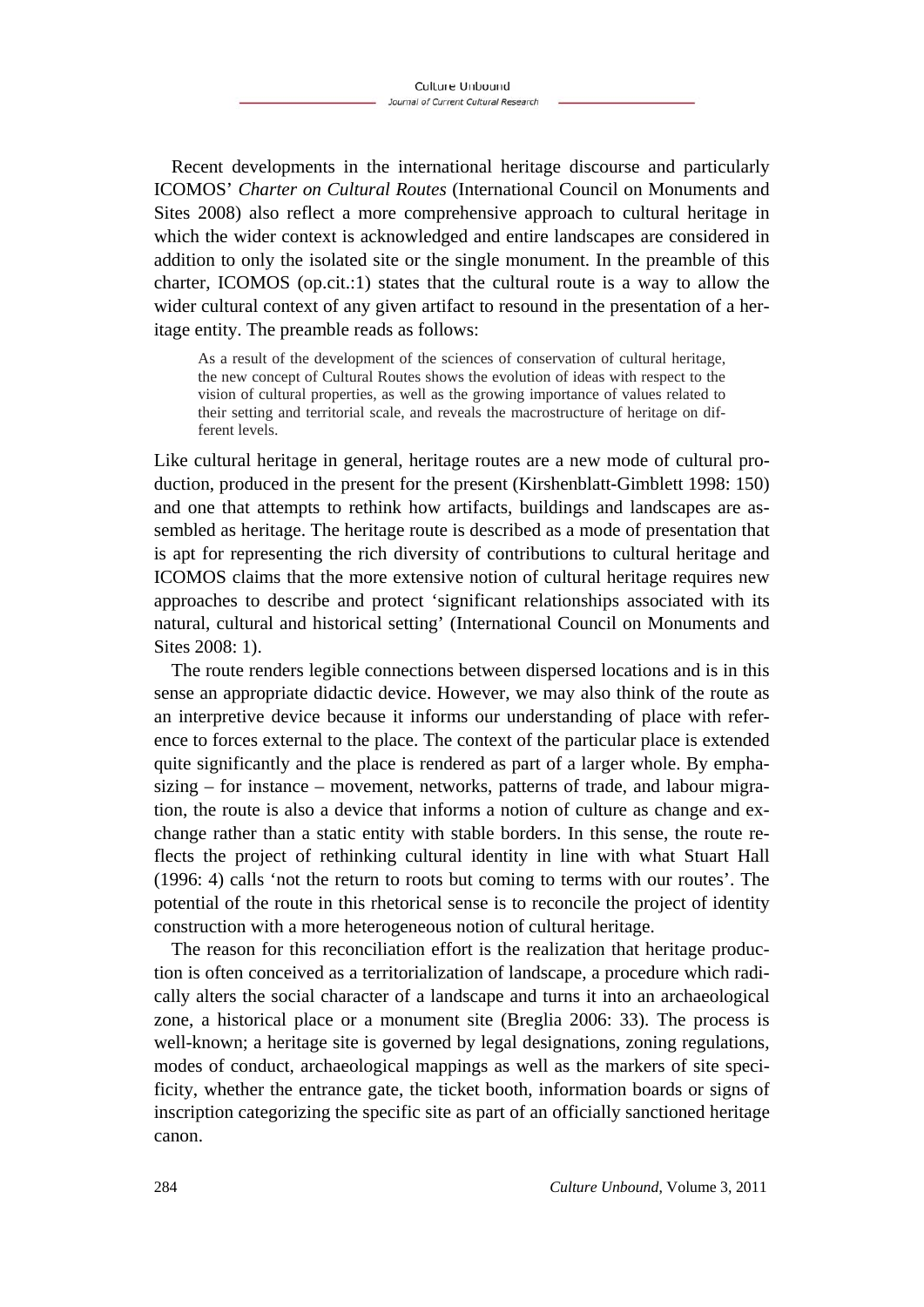Our understanding of the heritage place thus requires these external entry points around the specific site itself to demarcate the boundaries of the archaeological, historical zone. But these boundaries also reminds us of just how intimately the concept of cultural heritage is tied to the discourse of ownership, inheritance, competition for land use and the struggle for urban space (Samuel 2008). Cultural heritage routes do not deconstruct the place and its boundaries, but they supply us with a supplementary instruction for interpretation, rendering the whole as greater than the sum of its parts. The organization of cultural heritage in routes has importance beyond supplying tourists with possible itineraries. They also provide means of conveying a broader and more exhaustive account of cultural change where it is simply too extensive to be contained by any single site or monument. This certainly applies to the many imprints of industrialization which are in places so numerous, omnipotent and extensive that one may even talk of 'total industrial landscapes' (Hartmut & Mazzoni 2005: 16).

## **Routing the Artefacts of Industrial Production**

Within the management of industrial heritage, the cultural heritage routes offer a way of working around the challenge of presenting dispersed entities which collectively constituted a network of production. If we consider the profound cultural change that industrialization gave rise to, it is difficult to imagine how a single architectural landmark can convey the comprehensiveness of this transition. The artefacts of industrialization are not always easy to single out and isolate in places where the entire landscape bears the imprint of industrial production. In an archaeological survey of 'the birthplace of the Industrial Revolution', Ironbridge Gorge in the UK, Kate Clark (2005: 99) notes that the first casualty of the undertaking 'was the idea of the bounded archaeological site'. She goes on to claim that '[t]here were no sites in the Gorge, instead, this was a complex landscape in which it was impossible to isolate individual sites. There were hundreds of buildings from cottages to villas, and from backyard brew-houses to major industrial complexes' (ibid). The same untidiness applies to many other industrial landscapes as well. Infrastructure, workers' housing settlements, waterways, underground mines and spoil tips are all part of the complex landscape of industry where many elements are complementary and make less sense in isolation.

Industrial production plants often appear as disorderly in a temporal sense. During their functional phase, building stocks were frequently extended or dismantled to accommodate new production requirements and changing production quotas. The difficult task of industrial heritage is to maintain a degree of permanence also within the more recent industrial complexes that were often built to allow for flexibility and to respond to sudden fluctuations in the global market situation. It may seem paradoxical that industrial heritage wants to make permanent what was originally meant to be flexible. Any factory must accommodate new production pro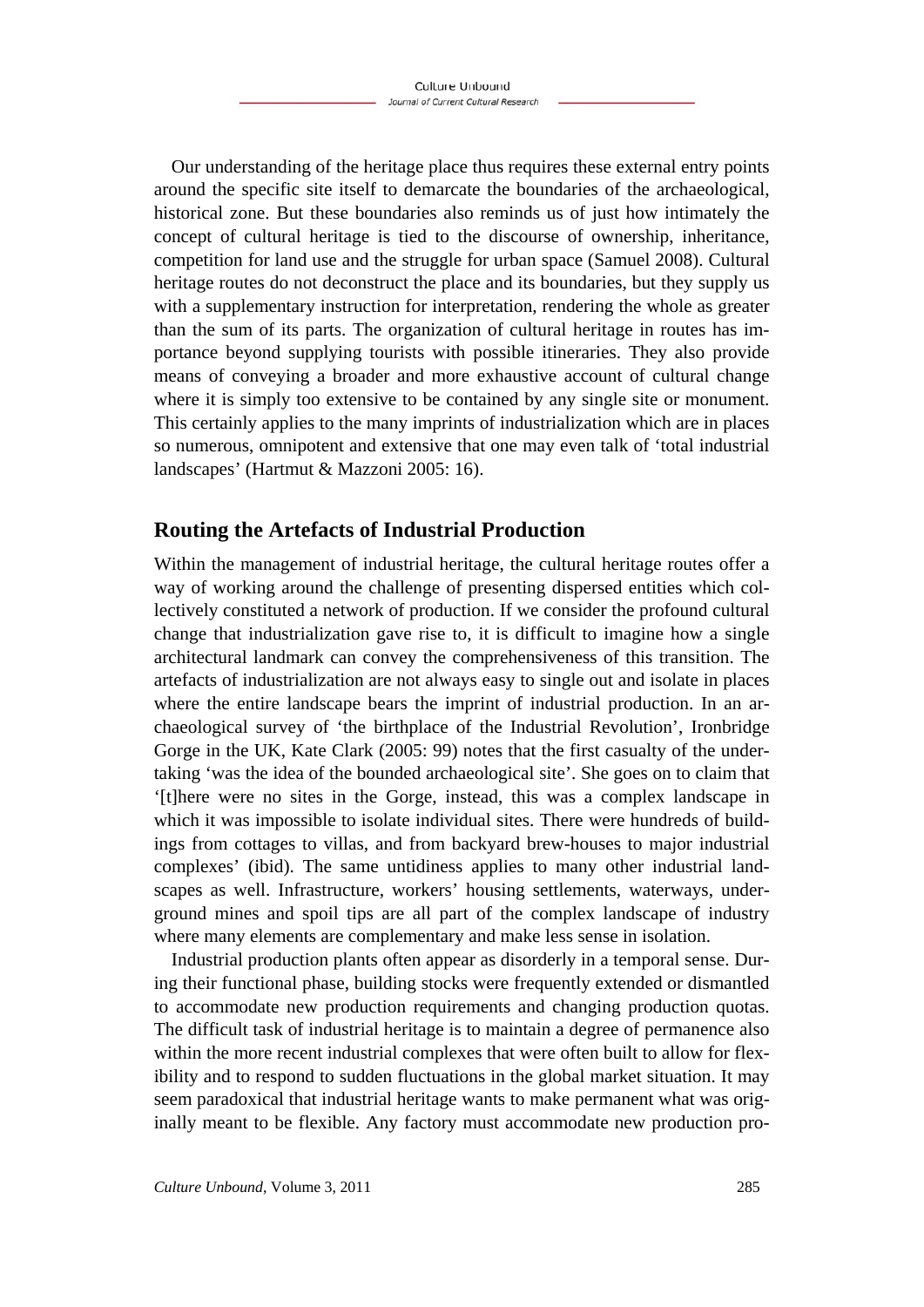cesses, new technology as well as rapid changes in demand and supply. This often results in a complex assemblage of different styles, building materials and production regimes. Buildings are continually removed, extended or altered. According to Föhl and Höhmann (2010: 20), the industry 'cannibalises' its production sites.

Another challenge of representing the complexity of industrial heritage concerns the relations of one single site to the greater production network. A production site may, following Edensor (2005a: 66), be understood as 'the stabilisation of relations between the things, people and machines' depending on 'relations with other spaces which precede and follow them in the sequence of production, and also implicitly with more distant parts of the wider network into which the factory is installed'. This holds true for most production sites which are usually only one element in a complex line of production. When a site is cut off from the larger sequence of production and the connections which rendered it functional, the result is what Edensor (2005a: 63) calls a 'phantom network' that evokes merely a 'shadow of order'.

#### *Route Industriekultur*

The attempt to tell a more representative story of how these production networks were originally ordered, or how distant sites were part of the same sequence of production, is what a route of industrial heritage might contribute to by presenting and making accessible a larger ensemble of sites. One of the important precursors in this regard was the German *Route Industriekultur* in the Ruhr area. This particular attempt to route industrial heritage in the Ruhr has acted as a model of successful industrial heritage in Europe in recent years. According to a Belgian industrial heritage specialist, Patrick Viaene (2005), the approach in Ruhr has provided a long-term inspiration and works as an ideal in regions affected by industrial decline. It has influenced policies in other former industrial regions, such as the Spanish Asturias, the Flemish regions in Belgium, Nord in France, Alsace, Lorraine, Polish Silesia as well as in parts of Greece. This list is likely to grow due to the fact that Ruhr is frequently cited as a reference point for many urban planners, architects and conservationists engaged in large-scale regeneration of industrial areas.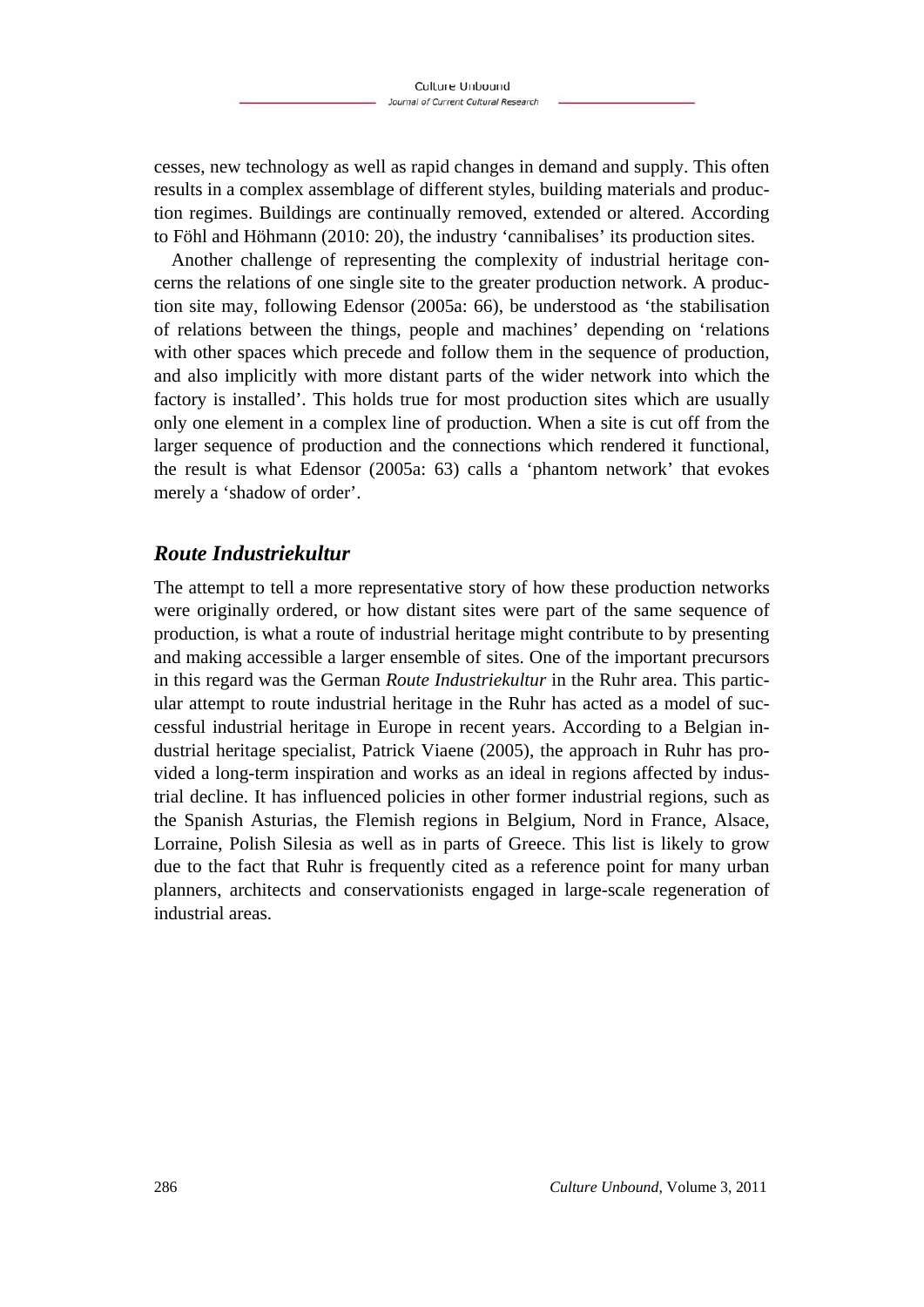

Route Industriekultur © Torgeir Rinke Bangstad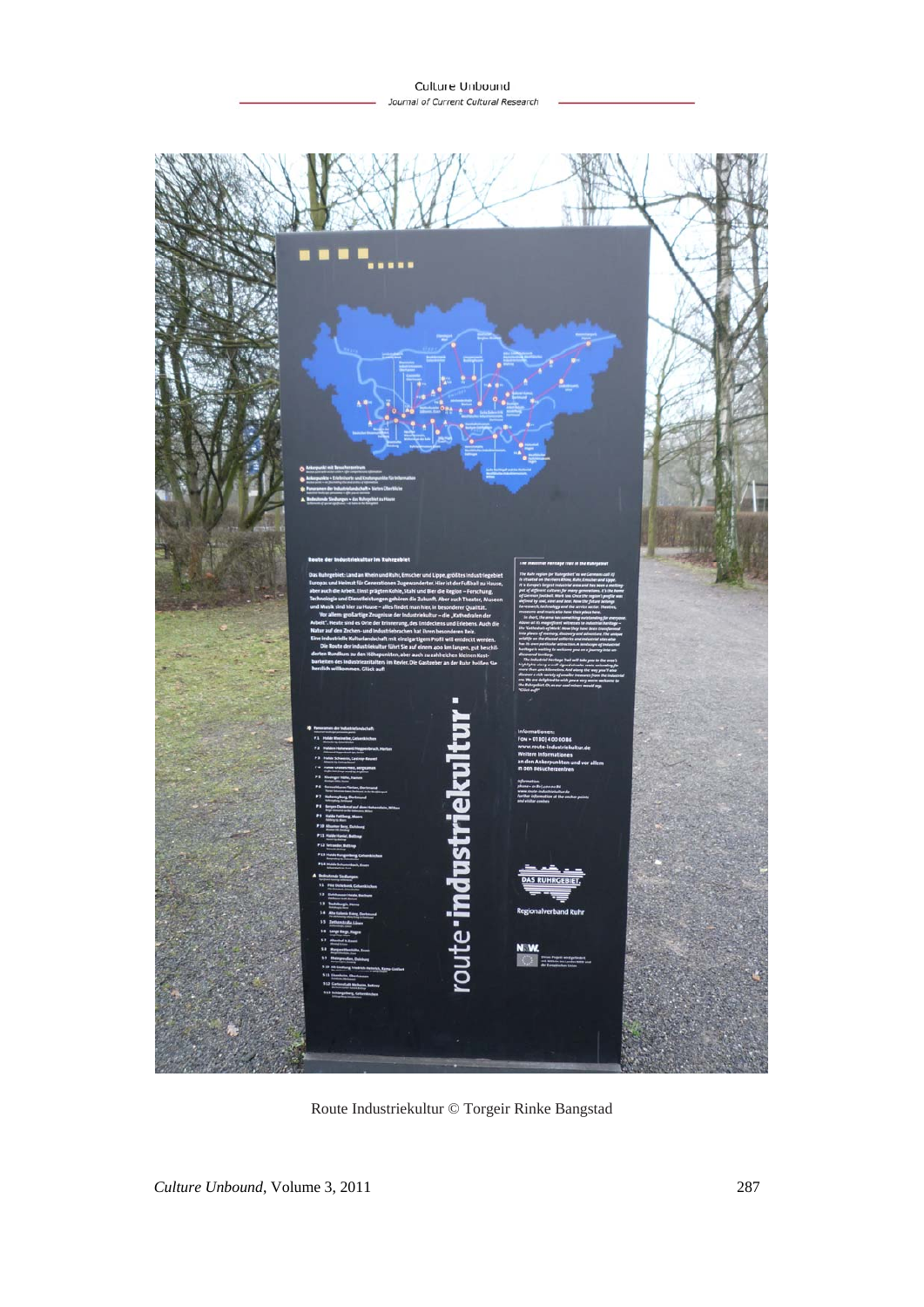The *Route Industriekultur* brings together a variety of quite extensive sites tied to the thematic focus on industrial culture and structural change in the region. The route was established to sustain and communicate the results of a large urban planning scheme called *Internationale Bauausstellung Emscher Park* (IBA Emscher Park), which took place in the Northern parts of the Ruhr area in the period 1989-1999. It is the impact of the regeneration efforts in this period that has resulted in the renown of the Ruhr as a mainstay of sustainable models for industrial heritage planning. IBA Emscher Park was not solely committed to industrial heritage, but industrial heritage was an integral part of the approach towards landscape recovery and urban planning in the old industrial region. The regeneration efforts furthermore included park planning, cleaning up polluted rivers, improving infrastructure, modernizing residential quarters and changing the public image of the post-industrial landscape through extensive investments in landscape art and green recreational areas.

The *Route Industriekultur* was established in 1999 and commissioned by the regional association *Regionalverband Ruhr*. This organization has members from 53 Ruhr cities and it has historically been important in the urban planning of the region. The route introduces visitors to the 52 sites and 25 key locations of industrial heritage, the latter are the so-called anchor points that include *Zeche Zollverein* and *Landschaftspark Duisburg-Nord*, both prominent architectural highlights of the regional industrial heritage. The route also singles out important workers' housing settlements, the so-called 'Arbeitersiedlungen' some of which were renovated during the course of the IBA Emscher Park-project. As for the means of connection, the cycling and walking trails are also emphasized in the route maps – as are the different points that offer a panoramic overview of the industrial landscape. Some of these points are located on top of giant slag heaps and are part of the manufactured landscapes produced through decades of intensive coal mining, which have now been creatively integrated in the IBA Emscher Park-project.

This particular route vividly chronicles just how profoundly the industrial activity has changed every aspect of the region from the landscape to modes of living, cultural landmarks, urban infrastructure, migration patterns as well as the social structure of a region. The circular route is 400 kilometres long and presents several impressive landmarks of more than 150 years of industrial history in the region. Even though all of the sites engage with the historical identity of the Ruhr area as a region of coal and steel industries, the sites assembled in the route are frequently referred to as locations of the future to undermine simple notions of industrial nostalgia. These sites do not simply memorialize the past, but have in effect also acted as laboratories for how to engage with the preservation and adaptive reuse of giant structures. One of the outcomes of this learning process is a creative approach witnessed, for instance, in how industrial wastelands are 'dignified' (Raines 2011: 198) through art projects and how uncontrolled weed growth is allowed to recolonize even preserved industrial buildings, as can be witnessed in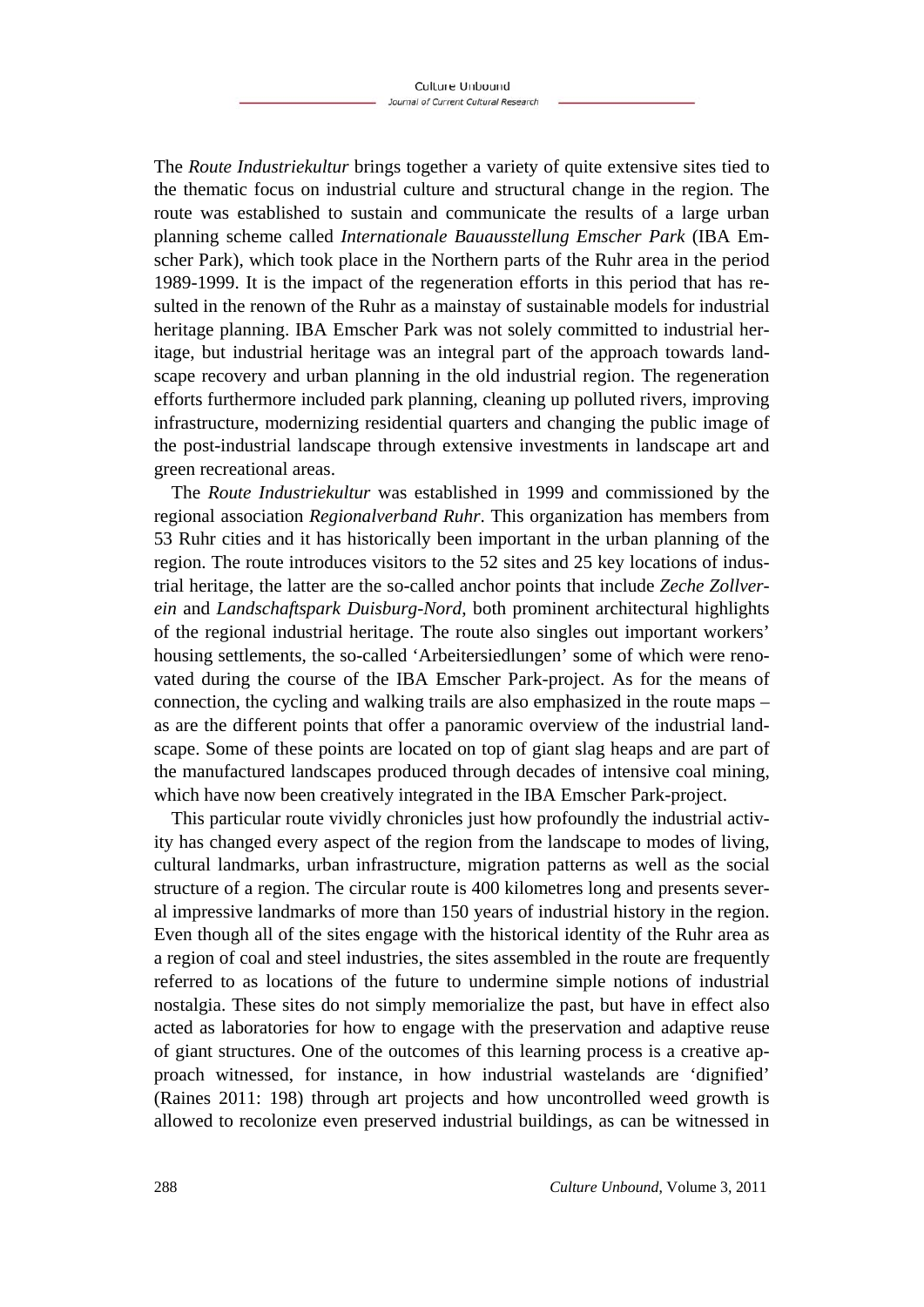the industrial nature of the coking plant *Kokerei Hansa* outside Dortmund. Some orthodoxies of the bounded site-specific preservation were challenged by the IBA Emscher Park, which instead took the vast industrial landscape into consideration, and

recognized that conservation of heritage should not be limited to the obvious individual buildings or pieces of machinery, but in reality the entire landscape was steeped in industrial heritage, and that other traces should be called out and treated in some way (Raines 2011: 195).

Due to the extensive and holistic approach of IBA Emscher Park, it seems only natural that the results are communicated through the *Route Industriekultur* as an overarching device for guiding the public through the creatively regenerated industrial landscape.



Landschaftspark Duisburg-Nord © Torgeir Rinke Bangstad

Similar regional routes are now being planned or have already been established all over Europe. The French-Belgian route *Itinéraire de la Culture Industrielle* traces the common industrial heritage of Wallonia and Nord-Pas-de-Calais and functions as a way to re-appropriate the post-industrial landscapes of the region. In the Polish region of Silesia, a route has been established to reflect its past as a region of heavy industries, and this project is modelled on the German *Route Industriekultur*. Furthermore, similar industrial heritage routes are initiated in the EUREGIO Saar-Lor-Lux, connecting the German Saar, the French Lorraine and Luxembourg together with reference to a shared industrial heritage that transcends political borders. Even in more peripheral locations, routes are developed on the model of German *Route Industriekultur*. One example of this is a Norwegian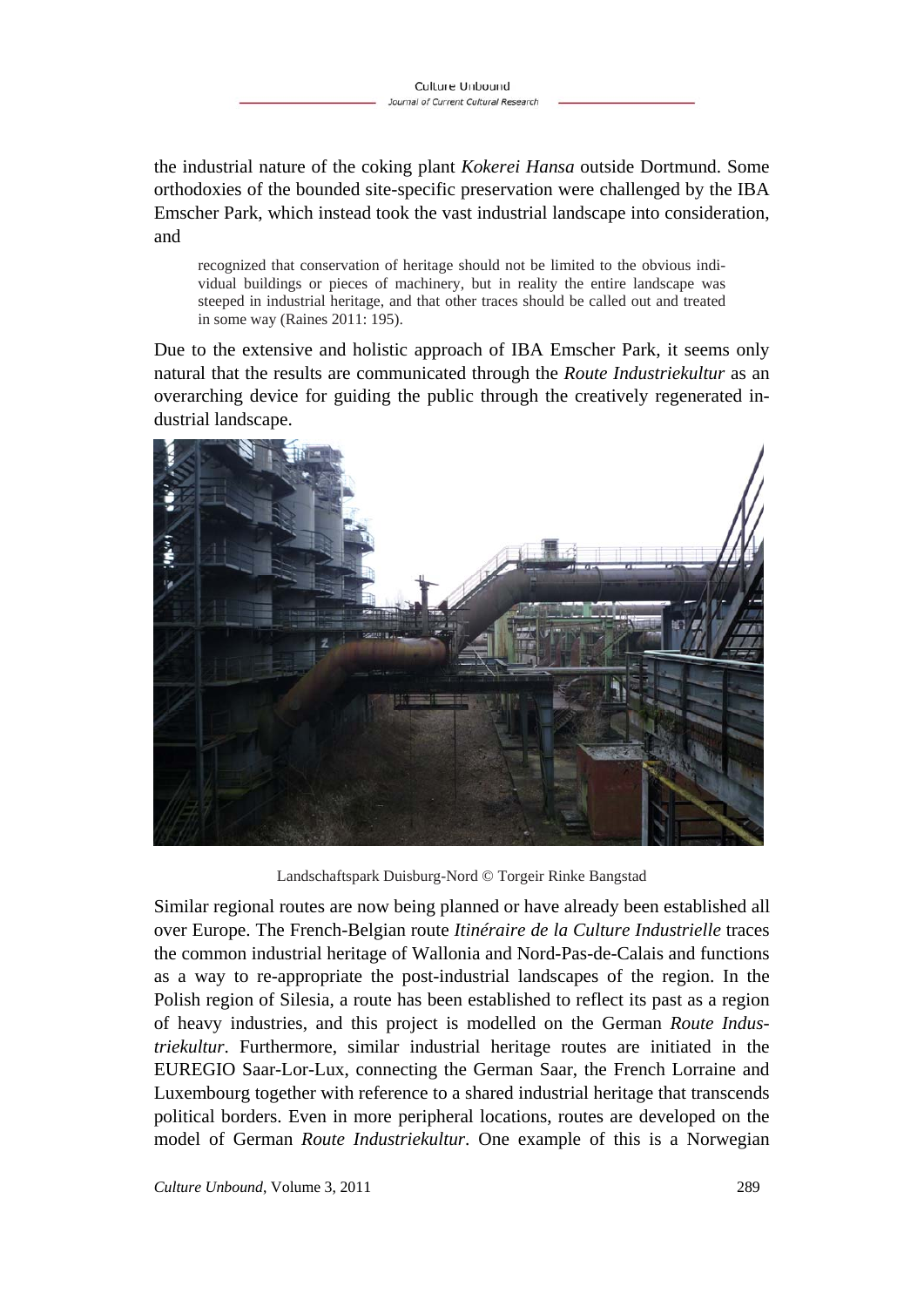route called *Tourism in the Cradle of Industry,* which introduces the hydropowered chemical industries from Tyssedal/Odda to Rjukan and Notodden. This route was designed with the ambition of being represented as a regional route in the European-wide equivalent of the *Route Industriekultur* called the *European Route of Industrial Heritage* (ERIH). The latter is also based on the German precursor and shares some of its basic features such as the thematic routes, the anchor points and the recognizable signage and site descriptions that provide information about some 850 industrial heritage sites in 32 European countries. At this level of abstraction, however, the route is conceived of primarily as a virtual information portal, but it may nevertheless 'provide a platform for the exchange of knowledge and experience between different interested parties, and serves as a source of information for the public' (Lindström 2006). ERIH recognizes that some of the approaches that have been tried and tested in the Ruhr region in terms of largescale recovery of industrial areas can also be applied in other European regions and that the lessons from Ruhr may prove valuable in a wider European context as well (ibid).

## **The Network Form**

One question is why the route has come to win such approval within the interpretation of industrial heritage and the re-appropriation of industrial landscapes. For one thing, it seems important to maintain that the effects and challenges of deindustrialization require joint efforts on a regional, national and even a European level. Secondly, the industrial heritage route provides a credible metaphor for the co-operation between several heritage institutions and this strategy is more likely to generate funding from local, regional, national and European sources. A route in this sense rests on a more extensive notion of cultural heritage and reflects what ICOMOS refers to as a new ethics of conservation, calling for common efforts beyond national borders (International Council on Monuments and Sites 2008: 1). This point is stressed in the context of ERIH as well, where the planners claim that the traditional inward focus of industrial history has prevented a full recognition of the transnational dimensions of industrialization (European Route of Industrial Heritage 2001: 11). The ambitions to route industrial heritage by stimulating closer institutional co-operation and by establishing a transnational information system, reflects the widespread appeal of the network as modus operandi. ERIH wants to bring together partners with common thematic priorities and initiatives including several EU member countries may also be eligible of EU funding. The ERIH project also exemplifies what form a network approach might assume in the heritage sector. It works on a public level via a multi-linguistic web portal that guides visitors online, offline and on-site. It also works as a way for the heritage sector to reflect upon their work in relation to what goes on elsewhere. Rather than a traditional linear route, ERIH resembles the network form, which is consid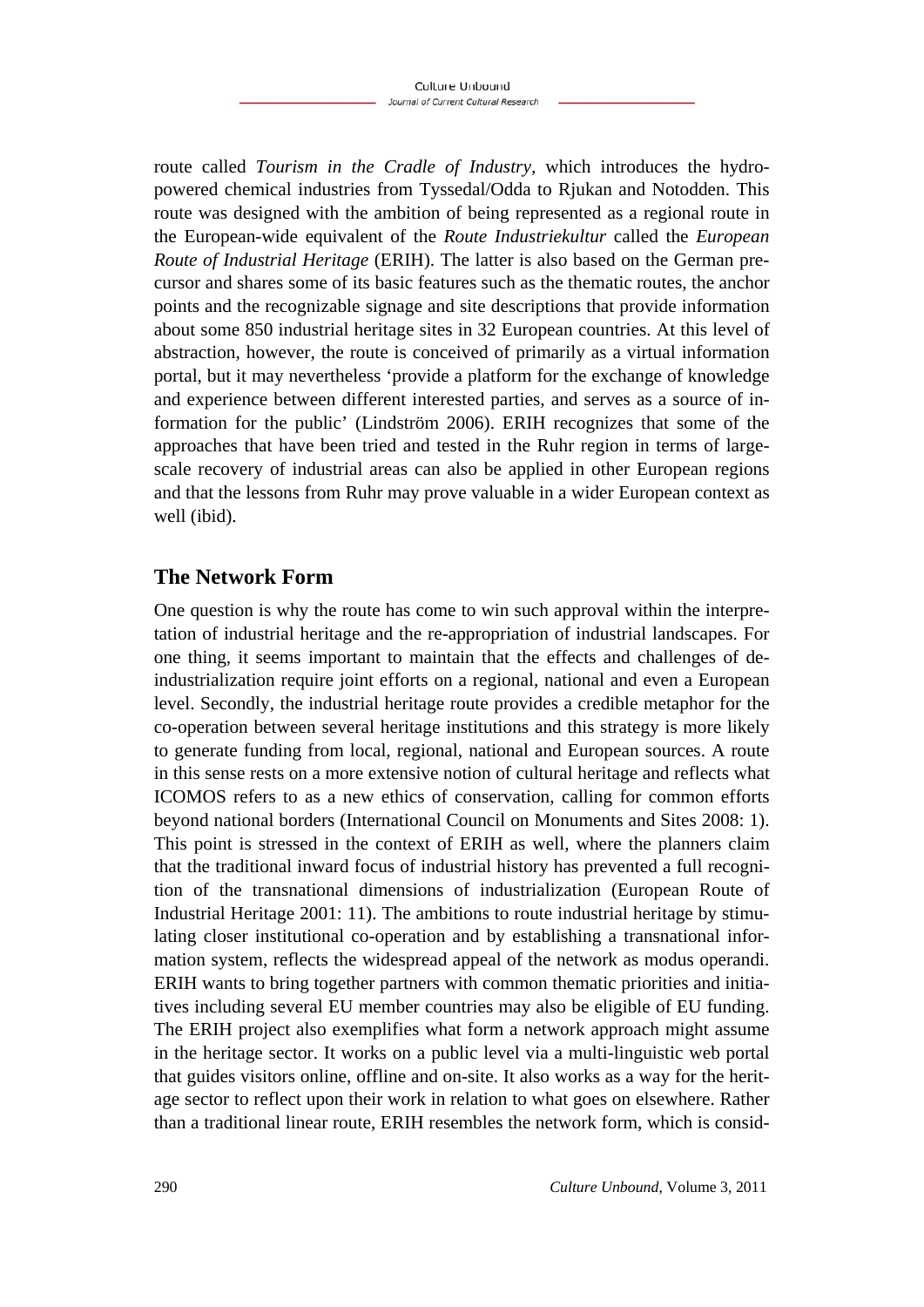ered to be increasingly important in any international institutional context. This particular appeal of the network form in a professional context is explained by Annelise Riles (2000: 186) as follows:

We might think of network aesthetics as aesthetic activation, then  $-$  as a matter of how graphics, layout and form of all kinds capture the imagination and guide analysis. The interrelationship of aesthetics and informational content, and in particular the power of design to transmit information across national and cultural differences to effectuate action, is a classic modernist theme.

Some forms have proven more powerful than others to the extent to which they manage to 'speed the efficient functioning of communication' or succeed in cutting across 'differences of culture, nationality or ideology' (ibid). I claim that cultural heritage routes are powerful forms, and have become widespread within the internationalized framework of heritage institutions because they are appropriate, legible and credible forms that respond to cultural and political imperatives in a certain way. A route in this regard is a form that facilitates, represents and awaits movement either in the sense that it encourages tourists to 'move on' or encourages professionals to engage with extended networks of specialized knowledge. Industrial heritage routes have also come to serve as a way to highlight the interconnectedness of European industrialization and employ this as a positive reference point for a common European heritage and as an organizing principle for the contemporary initiatives of cultural dialogue, knowledge transfer and best practice learning.

With this in mind, one might say that a cultural heritage route constitutes a recognizable form that is part of the framework of expectations and potential strategies even in more remote locations. Even if some institutions may choose to remain disengaged from the attempts of routing heritage, it constitutes one part of an array of potential strategies. Even the approaches that are eventually ruled out are part of the negotiation process that informs the final result. Sharon Macdonald (2008: 186) claims that what in the end is realized locally as a materialized cultural heritage project is unique even when it is simultaneously widespread. This is so because what happens locally 'does so in multiple interactions with various elsewheres – embodied in people, practices and technologies (e.g. visitors, exhibition, advisory committees, books read and visits made by history workers, legislation and funding opportunities)' (ibid). According to Assman and Conrad (2010) the globalization of memory policies has created framework of mutual attention, circulation and comparison and this new framework is also reflected in the cultural heritage route both as representation and as practice.

### **Summary**

In this article, I have attempted to analyze a specific device of heritage production, namely the cultural heritage route, which is frequently emulated and has become a mainstay of strategies of cutting the umbilical connection between artifact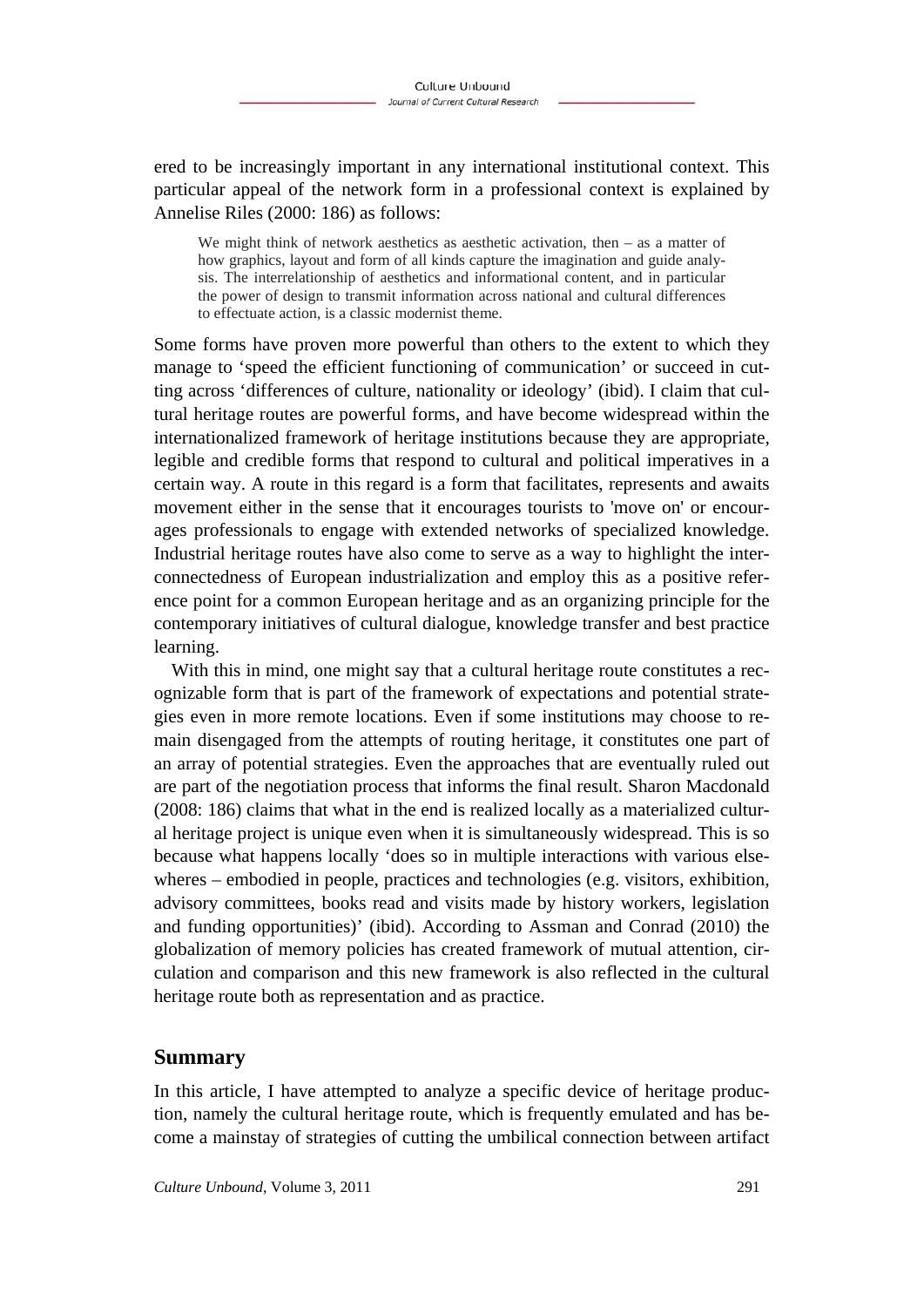and a bounded geographical location. The cultural heritage route has proved to be an appropriate means of giving form to extended notion of place that recognizes that external circulatory regimes also take part in the process of forming the local situation. As such, it makes for an apt mode of heritage representation as the professional conservationists have to accommodate or invent forms of responding to changing political frameworks, the new ambitions and new scales of the heritage enterprise, and to employ these forms to reflect on their own practice in relation to similar undertakings elsewhere. While the challenges regarding the maintenance, interpretation and presentation of artifacts, buildings and landscapes as important heritage may seem like something which requires a response according to local needs and local, historical sensibilities only, this is hardly ever the case. Once a site is acknowledged as potentially important heritage with resonance beyond the local community, a myriad of external partners, specialists, tried and tested approaches, professionals with international experience, networks, etc., are available to be mobilized in the attempts of creating and legitimizing cultural heritage locally.

This is particularly apparent within industrial heritage, where the remains of the era of mass industrialization are increasingly framed in terms of a shared heritage and as a common responsibility. Industrial heritage routes are significant in part because they offer a way to make the local part of a translocal heritage discourse and practice. Within the network initiative of the ERIH, this discursive framing of a trans-national, challenging industrial legacy requiring cross-border co-operation is evident. The form of the route was employed at an early stage in the Ruhr area, and it is by now considered to be relevant in other regional contexts and on a wider European scale as well. The route allows the recontextualization of existing sites and hence does not interfere with existing priorities of the conservation practice. Rather, as I have shown in this article, it allows for ruins, buildings and even entire landscapes to be reanimated and signify cultural interaction and transnational connections instead of standstill, isolation and decline. The proliferation of industrial heritage routes all over Europe should be considered as an attempt to reconstitute in the exhibitionary realm a more vivid idea of the complex production networks in the era of mass industrialization. Industrial heritage routes constitute a form of assemblage activity in these 'phantom networks' (Edensor 2005a: 63) of former production systems, a way to mobilize the most heavy, sedentary objects conceivable and to grant them a second chance to represent interaction rather than inertia. The most internationally renowned forerunners in postindustrial recovery are the *Route Industriekultur* and the regional planning scheme of the IBA Emscher Park. These projects were farsighted and have contributed to improving the image of industrial heritage on a more general level. What succeeded in these projects was the reinvention of conservation as regeneration and the rethinking of a memorialization of the past as workshops for the future. Industrial ruins were not written off as non-places but dignified as places in the process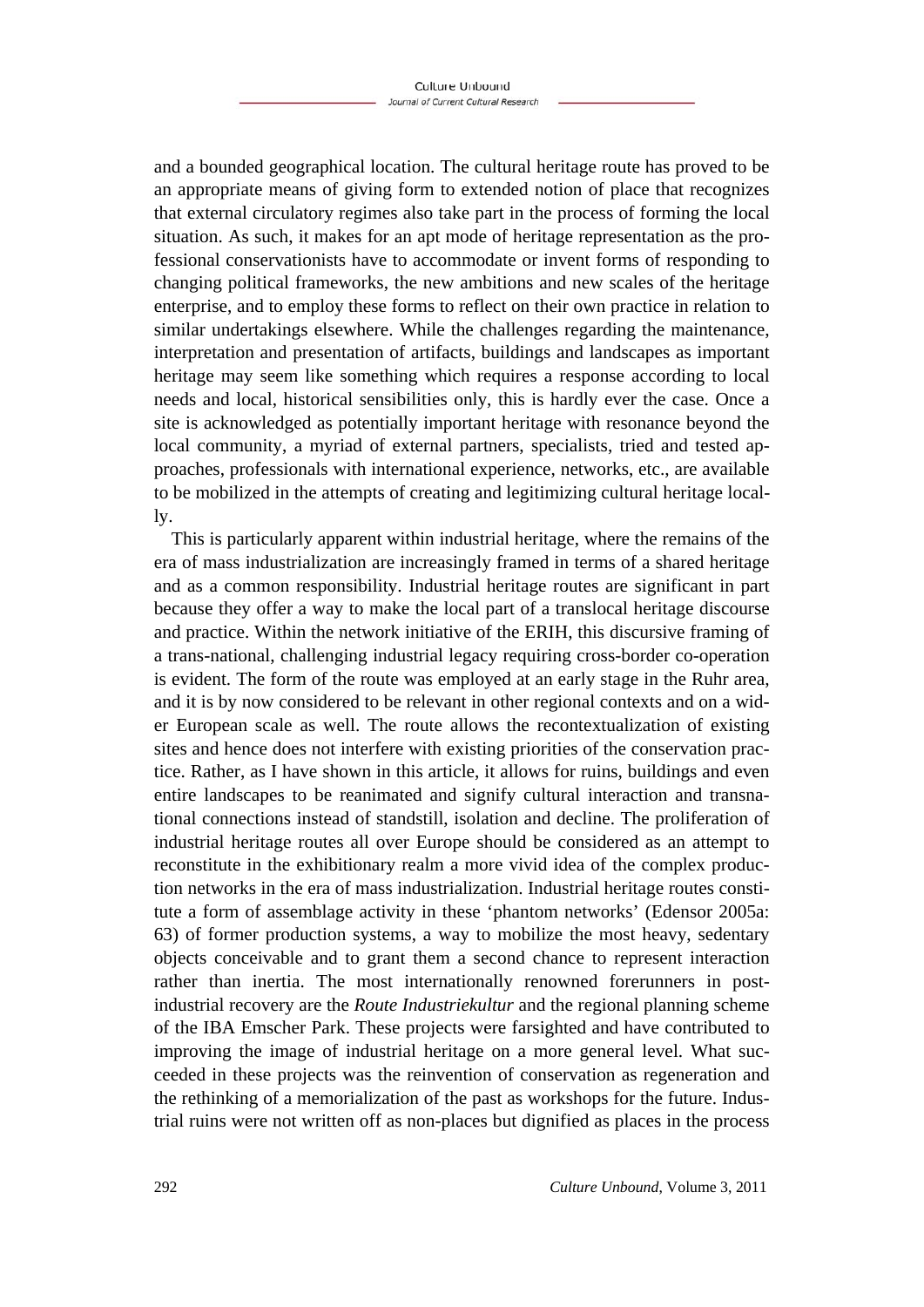of becoming. The apparent plasticity of the form of the route fits this ambitious task – it is not linear like traditional routes and it is not preordained or unidirectional. It allows a more remote industrial heritage site to be part of a family of already canonized cultural heritage and grants it a place within a network where the even the most static, sedentary and solid artifacts are reanimated as places of movement.

**Torgeir Rinke Bangstad** is a PhD-candidate at the Norwegian University of Science and Technology. He is part of the research project 'Exhibiting Europe: The development of European narratives in museums, collections and exhibitions' and is currently working on his dissertation on industrial heritage development in a European context with a specific focus on heritage routes.

#### **References**

- Assmann, Aleida & Conrad, Sebastian (2010): "Introduction", Assman, Aleida & Conrad, Sebastian (eds): *Memory in a Global Age: Discourses, Practices and Trajectories, Houndmills:* Palgrave Macmillan, 1-16
- Breglia, Lisa (2006): *Monumental Ambivalence: The Politics of Heritage,* Austin: University of Texas Press.
- Clark, Kate (2005): "From Valves to Values: Industrial Archaeology and Heritage Practice", Eleanor Conlin Casella & James Symonds (eds): *Industrial Archaelogy: Future Directions.* New York: Springer 95-119.
- Council of Europe (1998): *On the Cultural Routes of the Council of Europe,* Strasbourg: CoE.
- Edensor, Tim (2005a): *Industrial Ruins: Spaces, Aesthetics and Materiality,* Oxford: Berg.
- –––– (2005b): "Waste Matter The Debris of Industrial Ruins and the Disordering of the Material World", *Journal of Material Culture,* 10:3, 311-332.
- European Commission (2011): *Promotion of Trans-national Thematic Tourism Products in the European Union as Means of Sustainable Tourism Development,* Brussels: European Commision, Enterprise and Industry Directorate-General.
- European Route of Industrial Heritage (2001): *The Master Plan,* Duisburg: ERIH Secreteriat.
- Fairclough, Graham (2008): "New Heritage, an Introductory Essay People, Landscape and Change", Graham Fairclough, Rodney Harrison, John H. Jameson Jnr. & John Schofield (eds): *The Heritage Reader*, London and New York: Routledge, 297-312.
- Föhl, Axel & Höhmann, Rolf (2010): *Taming the Waterfalls: Rjukan/Notodden and Odda/Tyssedal Industrial Heritage Sites*, Oslo: Mission Report by request of Riksantikvaren.
- Gibson, Lisanne & Pendlebury, John (2009): "Introduction: Valuing Historic Environments", Lisanne Gibson & John Pendlebury (eds): *Valuing Historic Environments*, Farnham: Ashgate, 1-16.
- Hartmut, John & Mazzoni, Ira (2005): "Unbehagen an der Industriekultur", Hartmut, John & Mazzoni, Ira (eds): *Industrie- und Technikmuseen im Wandel: Perspektiven und Standortbestimmungen*, Transcript Verlag: Bielefeld, 13-19.
- Hall, Stuart (1996): "Introduction: Who Needs Identity?", Stuart Hall & Paul du Gay (eds): *Questions of Cultural Identity*, London: Sage, 1-19.
- International Council on Monuments and Sites (2008): *The ICOMOS Charter on Cultural Routes,*  Québec: ICOMOS.
- Kirshenblatt-Gimblett, Barbara (1998): *Destination Culture: Tourism, Museums and Heritage,*  Berkeley: University of California Press.